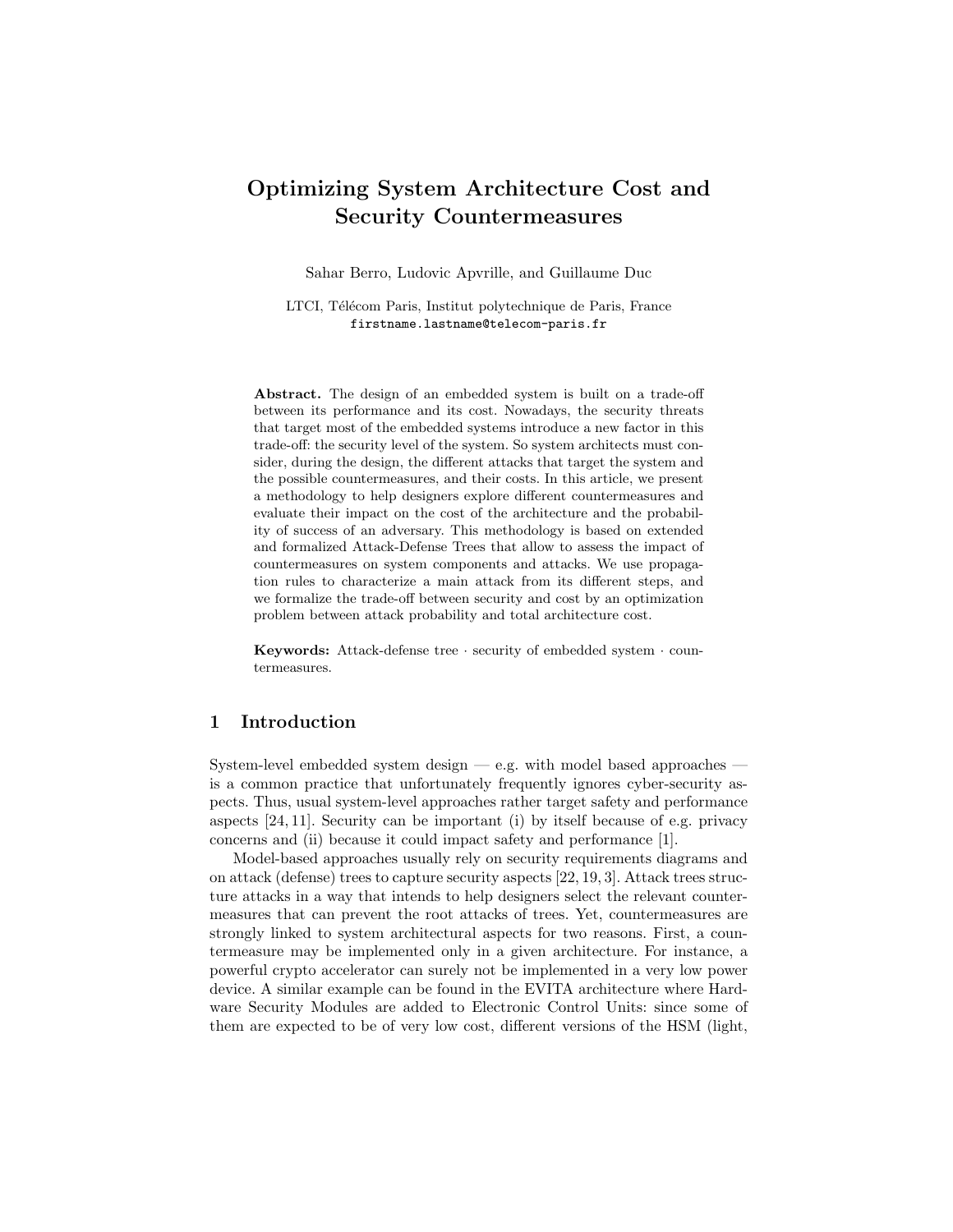medium, full) have been defined. Second, a countermeasure depends on the already existing components of an architecture. For instance, if an attack consists in exploiting a known CVE for a given Operating System O1, replacing O1 by another operating system O2 depends on the fact that O2 exists for the processors of the target architecture. Finally, identifying the right countermeasures is an optimization process that should take into account both the interest in resisting to attacks and the cost it implies on the architecture.

SysML-Sec [4, 2] has already been proposed to handle in the same framework security requirements, attack trees and architecture design (in particular platform cost). In particular, previous contributions have shown the relations between attacks and architectural elements. This paper enhances previous contributions with the definitions on how an optimal architecture could be found according to attacks likeliness and countermeasure cost. For this, the paper introduces a new approach based on Attack-Defense Trees (ADT) enhanced with formalized links to architectural elements.

The rest of the paper is organized as follows. Section 2 details the previous works related to our work. Section 3 presents the context of our work. Section 4 describes our main contributions. Section 5 explains some choices we made. Section 6 presents the application of our methodology to a case study. Section 7 discusses future directions for our work. Section 8 concludes our work.

# 2 State of the art

The basic formalism of Attack Trees (AT) was first introduced by Schneier in [22].

Mauw and Oostdjik in [20] proposed and alternative formalism for the one presented by Schneier. Their contribution consists in associating a set of mincuts to the root attack.

Contributions of Jürgenson et al in [13] improved the semantics of Mauw and Oostdjik in [20] and introduced an exact and consistent set of computational rules to determine attackers' expected outcomes. In particular, their contribution takes into account parameters in leaves: attack cost, probability of success, expected penalty on the attacker if the attack was unsuccessful and the expected penalty on the system in case the attack was successful. They also used a global parameter "gains" to evaluate the benefit of the attacker in case it could achieve the root attack (and not only elementary attacks).

Audinot et al in [7] showed the complexity results for three notions of the soundness of an attack tree: admissibility, consistency and completeness. They also show how the tree operators influence complexity results.

Other proposals suggest to make a combine use of attack trees and fault trees. Steiner and Liggesmeyer [23] have extended the qualitative and quantitative safety analysis to take in consideration the influence of security problems on the safety of a system. They introduced "SECFT" (that stands for Security Event Component Fault Tree), a component fault tree that contains both safety and security events. They conduct their security analysis using likelihood of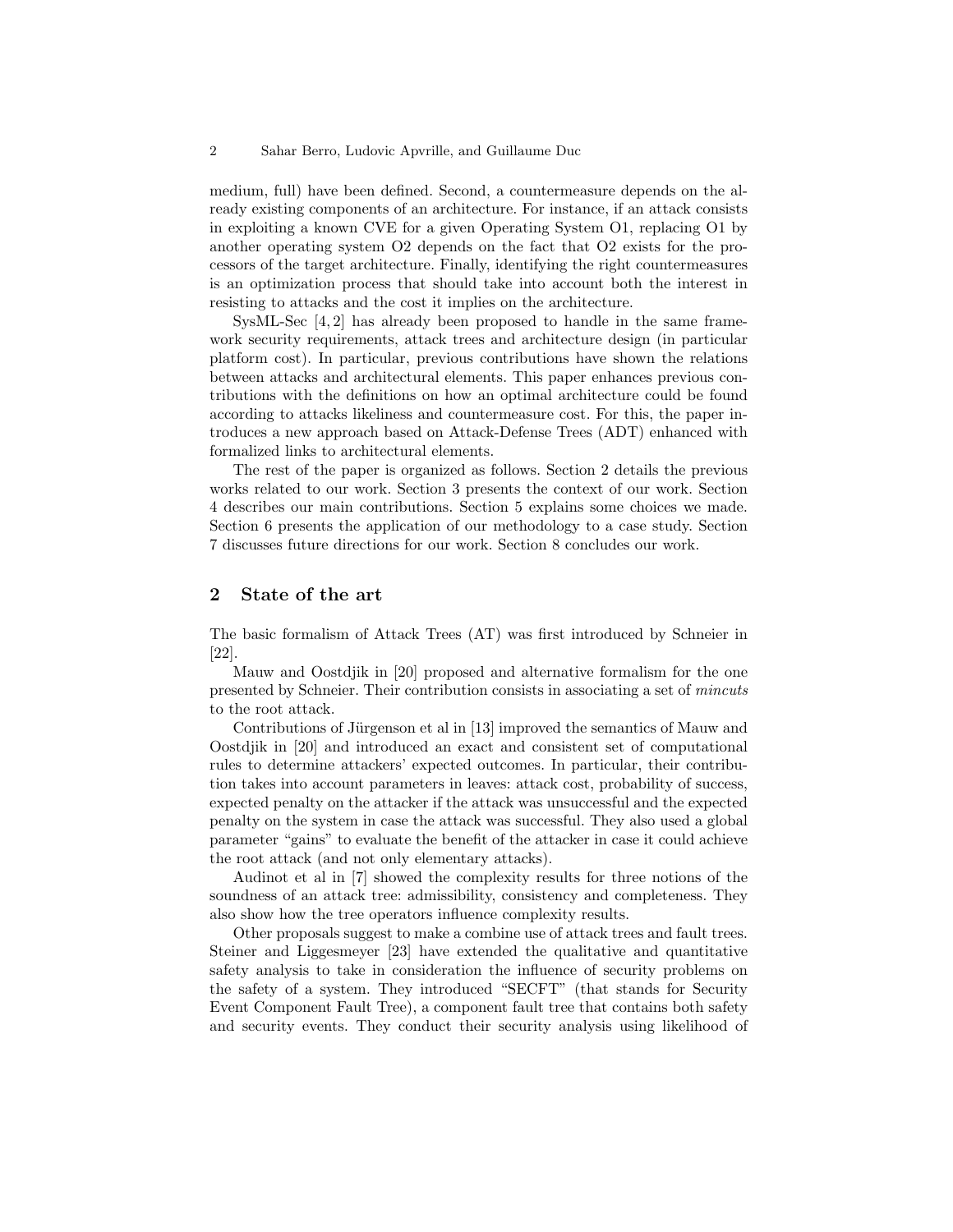occurrence for security events (attacks) and the probability of occurrence for faults.

However, none of these contributions takes into account defense nor protection mechanisms. Bistarelly et al [8] introduce the notion of defense tree DT. They proposed to model attackers and defenders using game theory in order to find the set of countermeasures that has the most effective cost. To evaluate the return on attack ROA, they used the expected gain of a successful attack, its cost and the augmented cost caused by the use of a countermeasure (revised cost). To evaluate the return on security investment ROI, they used the annual financial loss caused by a threat, the annual number of occurrence of a threat, the cost of the countermeasure and the impact of threats on these countermeasures. Kordy et al in [16] gave a formalism where attack trees used in [14], [9], [21] and defense trees introduced by Bistarelly are covered in a single framework: attack-defense tree ADT. They developped in [15] ADTool that supports quantiative and qualitative analysis of ADTs and their instances.

Edge et al [9] proposed to use protection trees along with attack trees to determine the protections needed for computer networks in homeland security. They also defined a set of rules to evaluate metrics associated with the leaves of both trees. For attack trees, they used (only) the probability of success and the cost of attacks in order to evaluate the impacts on the risk of a system.

Ji et al [12] analyzed the performance of ADTs by assigning additional parameters to each attack and countermeasure nodes: cost, impact on the system and success probability for attacks, and cost for countermeasures. These parameters are then used for evaluating the revised impact on the system and the revised cost of the attack after the countermeasure is deployed. Then, they analyze the performance of the ADT by considering the ROI and the ROA.

Fraile et al [10] presented a case study where they modeled and analyzed threats on ATMs using ADTs. They used occurrence probability for each attack node to derive the likelihood for the overall root ATM attacks. The probability of occurrence of a refined attack node was calculated by taking in consideration whether or not this node is counteracted by a defense mechanism.

Kordy and Widel [18] defined a set of rules to conduct a quantitative analysis on an ADT with repeated labels. As metrics, they used the minimal cost for executing an attack, the maximal damage caused by an attack, the minimal skill level required to execute an attack, the minimal number of experts needed to mount an attack and the satisfiability for the defender.

Finally, some contributions rely on attack trees to conduct only a security analysis and thus determine the impact of attacks on a given system. Some others rely on fault and attack trees in order to evaluate how attacks may cause faults and impact system safety. Some other proposals propose to rely on ADTs to represent how attacks are countered and thus they can analyze the interactions between the gain of a successful attack and the security investment cost. A state of the art on attack and defense modeling approaches for security is presented in [17] and a survey on graphical security models that gives an overview of their developpements, complexity analysis and application has been provided in [5].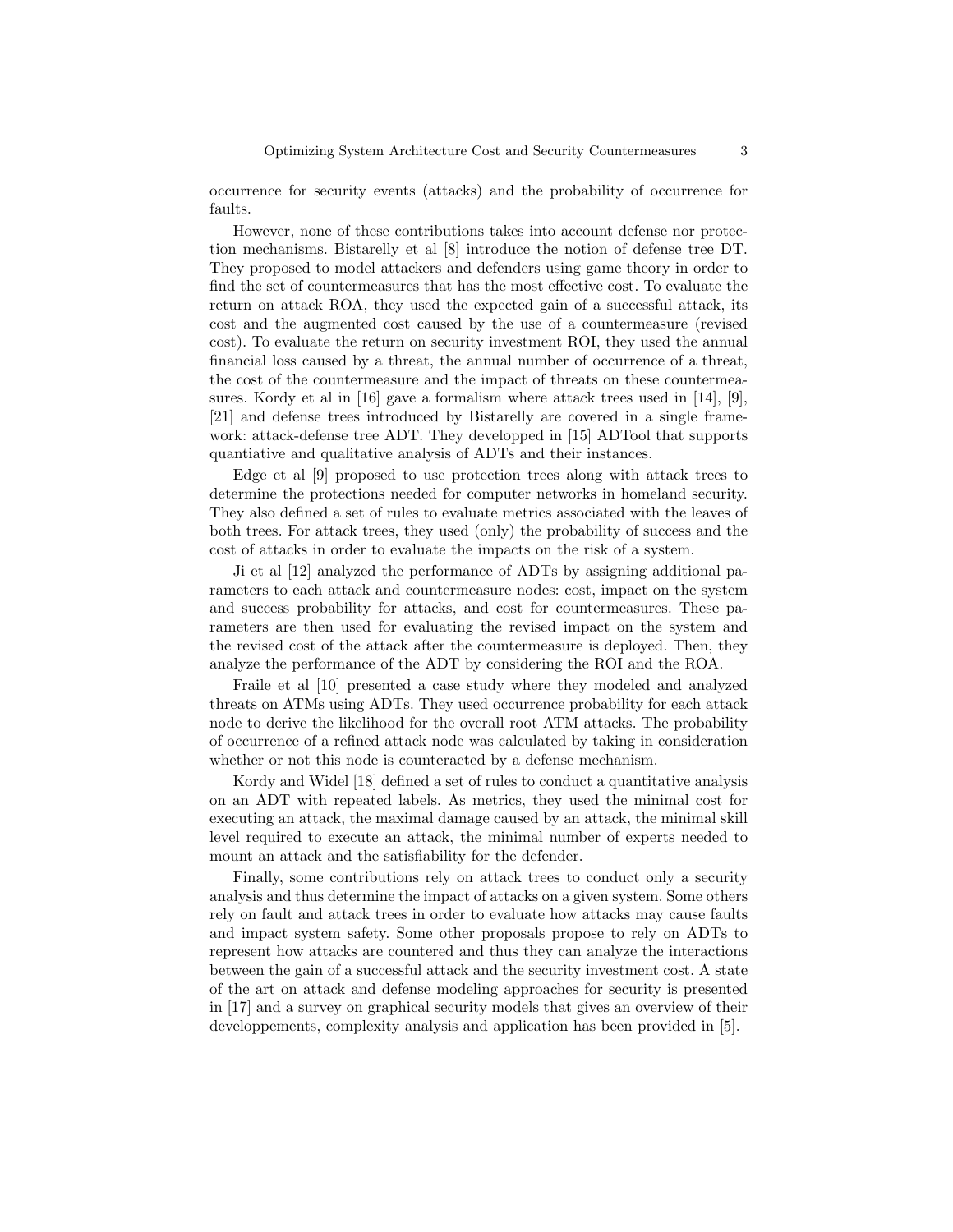However none of these approaches have considered system architecture while evaluating attacks, countermeasures and their costs. The rest of the paper explains how we can efficiently iterate between attacks, countermeasures and system architectures in order to setup a "good" solution.

# 3 Context

Designing a system architecture is an incremental process. Each time a new component (it could be a new hardware or software component, or simply a change of configuration of an existing component), new attacks may be possible on the system, and attacks that have been previously captured in attack trees may not be possible anymore. To counter all possible attacks, security engineers employ a set of countermeasures. These countermeasures could be implemented by modifying existing software, by introducing new software components, by adding hardware components, or by changing the configuration of hardware components, taking us back to identify new attacks and so on. Obviously, the use of countermeasures is expected to decrease the impact of at least one attack, yet it could introduce new attacks and increase the cost of the platform.

The design of a system usually involves trade-offs between safety, security, performance and cost. The approach proposed in this paper aims at helping system designers to perform trade-offs between security level and platform cost, based on enhanced and formalized ADTs.

# 4 Contributions

#### 4.1 Main definitions: adversary, attack, countermeasure

Since attacks are related to the architectural components, our contribution first consists in introducing a new formalism for ADTs, where not only attacks and countermeasures are modeled, but also the architecture components. In other terms, components where attacks may occur and countermeasures components are represented in the ADT in order to support our optimization based on attacks - countermeasures - architecture.

In order to conduct a security analysis using an ADT, first metrics are associated to the child nodes of the trees. Then, a set of propagation rules are defined. Finally, based on a bottom-up approach, metrics are evaluated from the leaf nodes to the root attack using these rules.

## Attackers and attacks

## **Definition 1** A **Malicious attacker** M is a 2-uple  $(R_M, E_M)$  where:

1.  $R_M$  represent the set of resources of the adversary, i.e. hardware equipment, financial and time resources. . .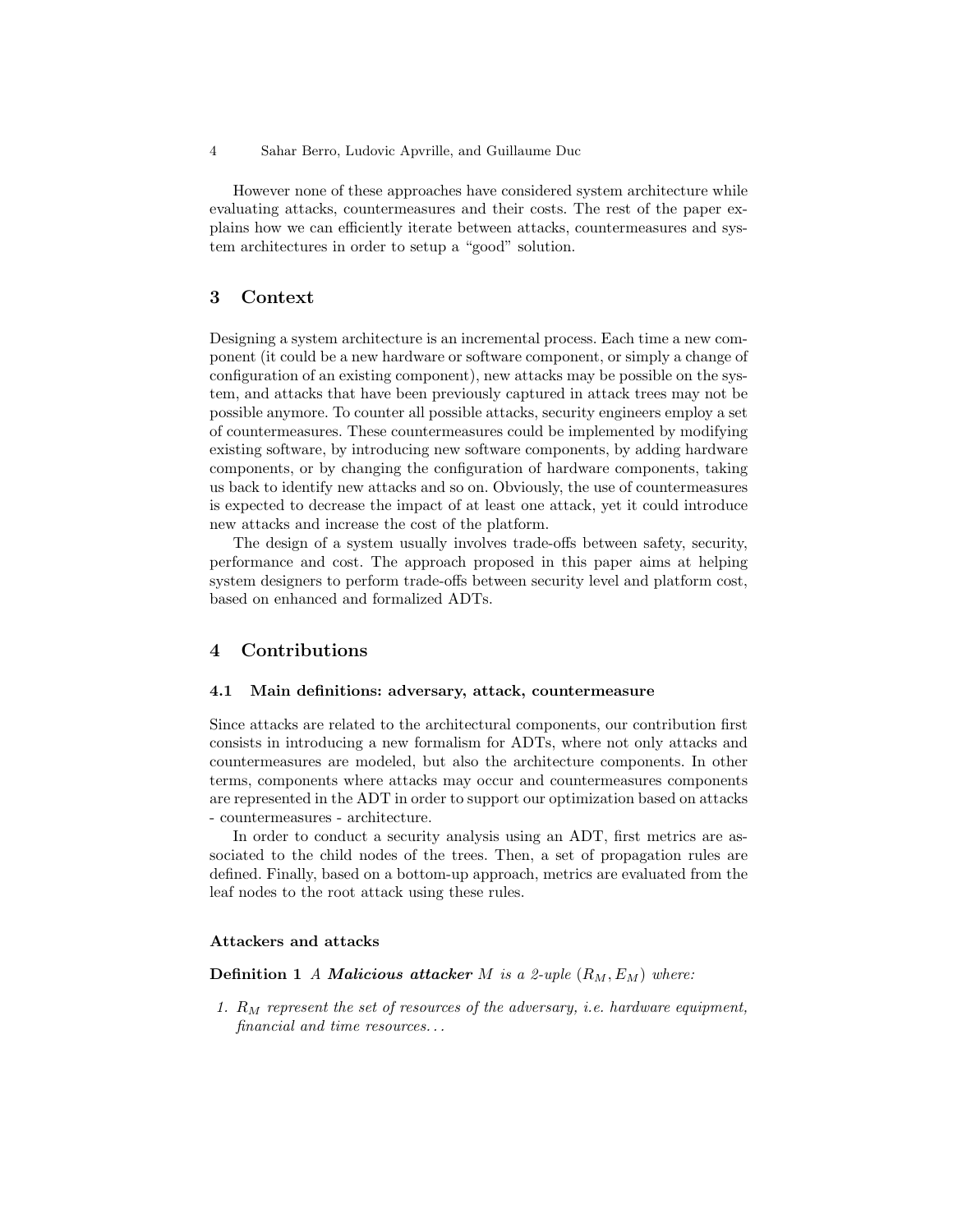2.  $E_M$  represents the expertise of the adversary.  $E_M$  can be expressed as a value  $E_M \in [0..1]$  (for instance) or as a label  $E_M \in$ {beginner , intermediate, expert} (as long as the set of labels is ordered).

The hardware equipment includes computation capabilities, electronic equipment such as soldering stations, boards, microscopes, lasers. . . Time represents the manpower and the time frame that the attacker has. For simplicity reasons,  $R$  could also be simply represented as a sum of all resources, thus simply representing the financial capabilities of an attacker.

#### **Definition 2** An **attack** A is a 3-uple  $(l, R_A, E_A)$  where:

- 1. l is a labeling function.
- 2.  $R_A$  represents the minimal set of resources that are necessary to perform this attack.
- 3.  $E_A$  represents the minimal expertise necessary for an adversary to perform this attack.

Countermeasure The objective of a countermeasure is to make an attack more difficult, i.e. to increase its cost or the necessary expertise.

**Definition 3** A countermeasure CM is a 4-uple  $(l, C_{CM|SA}, I =$  $\{(A, R, E)\}, N = \{A\}$  where:

- 1. l is a labeling function.
- 2.  $C_{CM|SA}$  represents the cost of this countermeasure in a given architecture.
- 3. I is a set of 3-uple  $(A, R, E)$  that represents for a given attack A how it impacts its resources  $R$  and its expertise  $E$ . By definition, a countermeasure must increase either R or E of A. R and E may depend on the cost of the countermeasure.
- 4. N is a set of attacks that must be performed in addition to the existing attacks to circumvent the countermeasure. The parameters of these attacks may depend on the cost of the countermeasure.

Countermeasures either impact existing attacks by making them more difficult to realize (e.g. a masking countermeasure against a side-channel attack makes this attack more difficult by requiring a second-order attack) or introduce new attacks that must be performed in addition to existing ones to achieve the same result (e.g. a bus probing attack can be prevented by using encryption mechanisms; but this countermeasure can be circumvent by retrieving the key used to encrypt data transiting on the bus; at the end, the adversary must perform both attacks to retrieve the data in cleartext).

The cost of a given countermeasure may vary (for instance a countermeasure may have different levels of security but at different costs). Thus, the impact of a countermeasure may vary depending on the cost.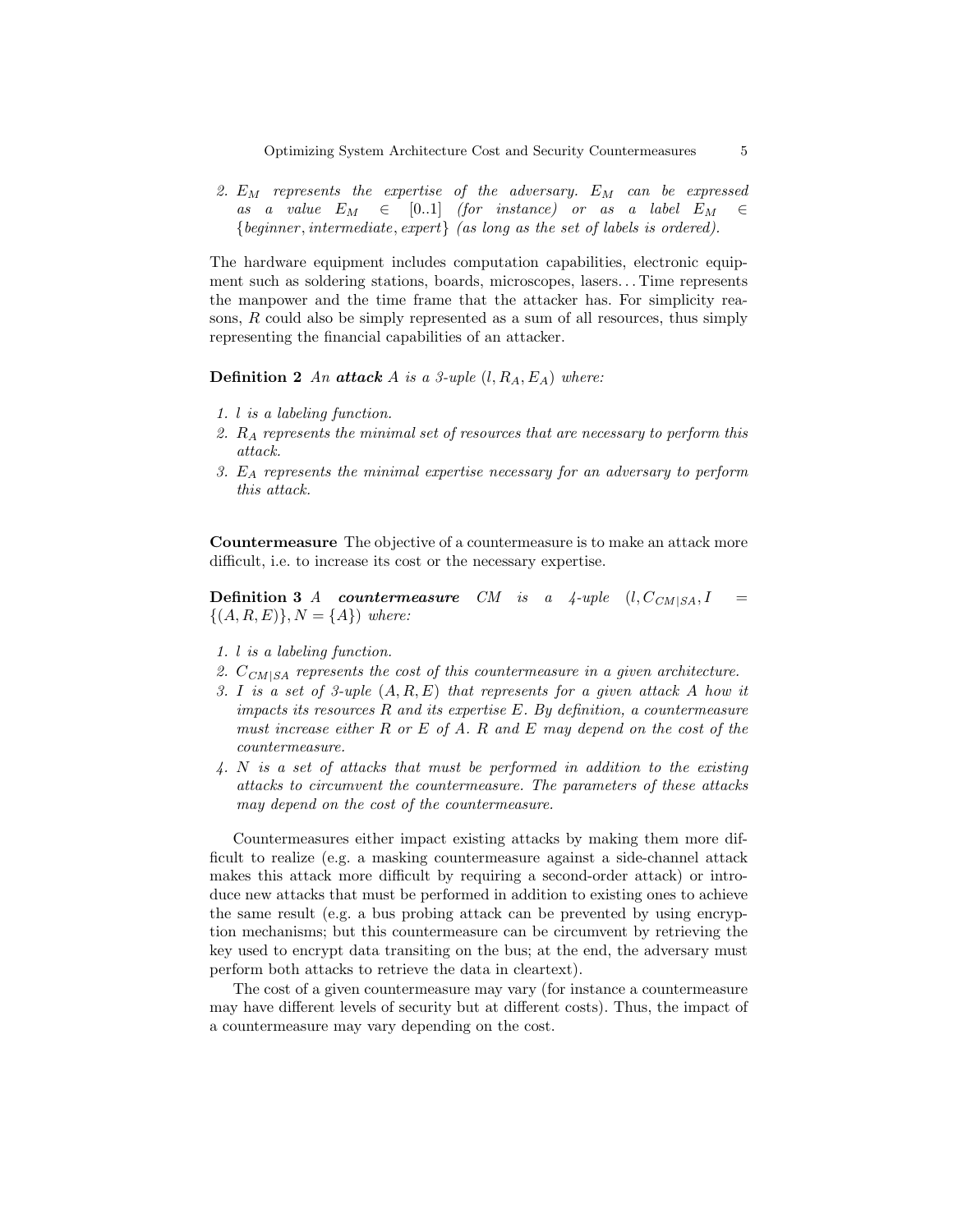#### 4.2 Success of attacks

The success of an attack with regards to an attacker depends on the resources and expertise of an attacker. It can be defined as follows:

**Definition 4** The function **success** (attack, attacker)  $\rightarrow$  true/false is a function that returns true if the attacker has the necessary resources and expertise to perform the attack, false otherwise: success(A, M) =  $R_M \ge R_A \wedge E_M \ge E_A$ .

Considering a set (or population) of malicious attackers  $\mathcal{M}$ , it is now possible to define the probability of success of an attack.

Definition 5 The probability of success of an attack A by a set of malicious attackers M is defined as:  $\mathcal{P}_{A/\mathcal{M}} = \frac{|\{M \in \mathcal{M} | success(A, M) = true\}|}{|\mathcal{M}|}$  $|\mathcal{M}|$ 

We can note that the success of a given attack with a given attacker and so the probability of success of a given attack depend on the countermeasures implemented on the system because they impact the resources or the level of expertise needed to carry off the attack or add additional attack steps that must be performed.

## 4.3 Attack Tree

An Attack Tree (AT) is a conceptual multi-level diagram used to describe the security of a system. It contains a root attack, intermediate and leaf attacks as well as some nodes of operators (usually AND and OR). This multi-layered approach allows to represent the different possible attack scenarios to reach the root one.

An Attack-Defense Tree (ADT) adds defense mechanisms to the set of attacks.

In this paper, we consider the following definition for our ADTs:

Definition 6 An Attack-Defense Tree for a given system architecture SA ADT-SA is a 5-uple

 $(OP, A_{root}, ATK, D, COMP)$  where:

- 1. OP is the set of the different operators.
- 2.  $A_{root}$  is the root attack i.e. the main goal of the adversary.
- 3. ATK is the set of attack i.e. intermediate and leaf attacks.
- 4. D is the set of defense mechanisms i.e. the available countermeasures used to counter attacks.
- 5. COMP is the set of all the hardware and software components of the system architecture.

Note that  $ATK$ , D and COMP are not independent since a countermeasure may be implemented only if specific components are part of the system architecture. Similarly, a component or a set of components may introduce new attacks.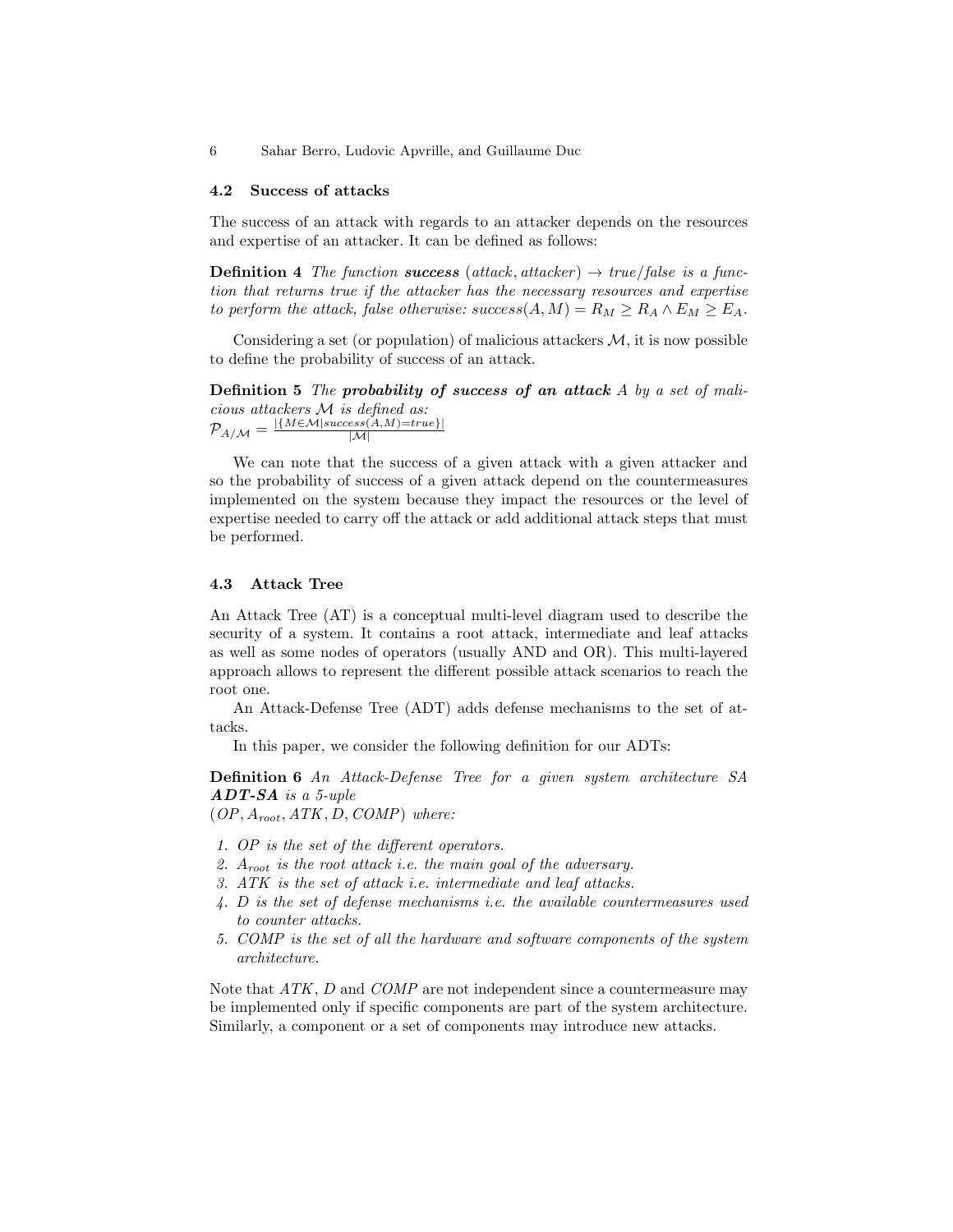

Fig. 1. Example of an ADT-SA

## 4.4 Example

To illustrate the concept of ADT-SA, we consider a toy embedded system with a processor, an external RAM (not embedded inside the processor), a bus between the processor and the RAM. An operating system and an application that performs cryptographic operations (such as encryption) using a secret key run on this system.

Figure 1 shows one ADT-SA of the considered system. For simplicity reasons, we did not represent the whole system architecture. By the way, an ADT-SA does not require to model all system architecture but only the part related to the ADT-SA under study.

In the considered ADT-SA, the main objective of the attacker (attack get- $ConfdentialData)$  is to retrieve confidential data (in our case, the secret key manipulated by the application). To perform this attack, the attacker can either (due to the OR operator) perform a bus probing attack (attack ProbingTheBus that targets the component Bus) or a side-channel attack against the Processor during the manipulation of the secret key.

A countermeasure, EncryptDataOnTheBus (which consists in using a Trusted Execution Environment to encrypt all the data that are sent outside of the processor, for instance to the memory), can be used to prevent the bus probing attack. With this countermeasure, the adversary can probe the bus but it will only retrieve encrypted data that are useless unless it recovers the key used to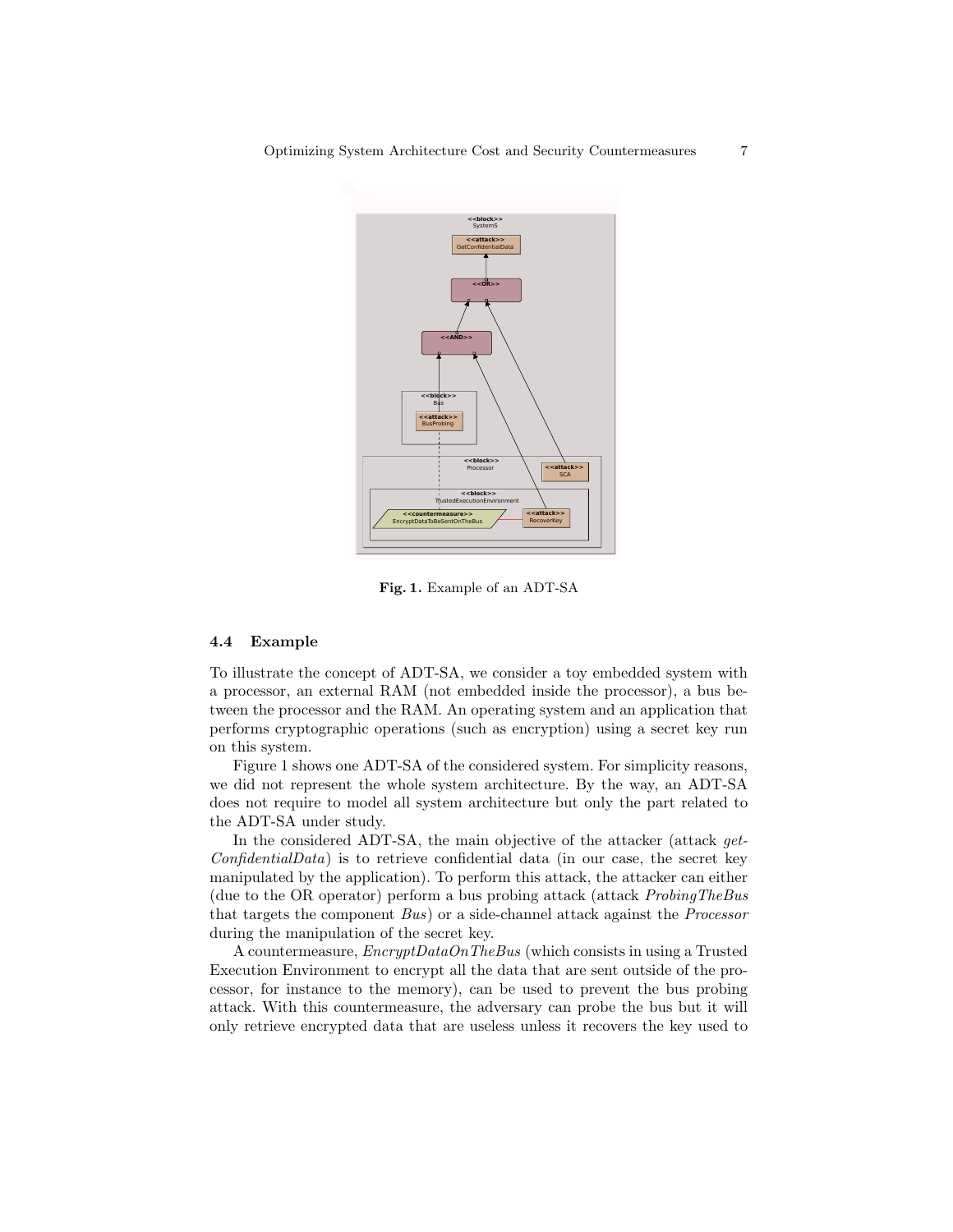encrypt the bus. So, this countermeasure adds an additional attack step (Recov $erKey$ ) that must be performed by the adversary, in addition to retrieving the encrypted data by bus probing, to achieve its goal.

#### 4.5 Analysis

Describing attack scenarios in a graphical way is not the only objective of attack trees. They can indeed be used to perform a quantitative analysis with respect to given metrics called attributes. Attributes are metrics assigned to the basic actions in the tree (leaf nodes) and are used in a bottom-up evaluation. The bottom-up procedure consists in propagating attributes from leaf nodes to the root of the tree by applying appropriate operations to the intermediate operators connecting different intermediate attack steps. In this paper we will call these operations propagation rules.

Metrics and Propagation rules Our approach considers the following metrics:

- Attacks: minimal resources  $R$  and  $E$  necessary to perform the attack.
- Countermeasure: cost  $C_{CM|SA}$  to implement the countermeasure in the corresponding system architecture, the increase of the minimal resources  $\Delta R$ and of the minimal expertise  $\Delta E$  required induced by the addition of this countermeasure in the corresponding system architecture (these increases can be directly caused by the countermeasure or indirectly by adding some attack steps needed to circumvent the countermeasure).
- System architecture: cost  $C_{arch}$ .

We now show how these metrics can be propagated from leaf nodes to higher nodes in the ADT-SA when using conjunction (denoted by AND) and disjunction (denoted by OR) operators.

#### 1. Minimal resources and expertise

Let us suppose that we have a root attack  $A_{root}$  ( $AttrackRoot$ ) with the following characteristics  $(l_{root}, R_{root}, E_{root})$  and p other refined attacks such as  $\forall i \in \{1, ..., p\}, A_i \ (Attacki)$  is characterized by  $(l_i, R_i, E_i)$ . Let us suppose as well that a malicious attacker M with  $(R_M, E_M)$  wants to perform  $A_{root}$ in the system.

Figure 2 represents the AND operator where p attack steps are required to be performed in order to achieve the root attack. Figure 3 illustrates the  $OR$  where at least one attack step among p elementary attacks need to be achieved in order to realize the attack root.

 $-$  AND operator The attacker M has to perform all the p attacks in order to realize  $A_{root}$ . Thus, its resources  $R_M$  must be at least equal to the sum of the resources needed to perform each attacks (we suppose here that all the attacks are totally independent, this supposition is discussed later). In other words, to succeed and realize its goal, its resources must be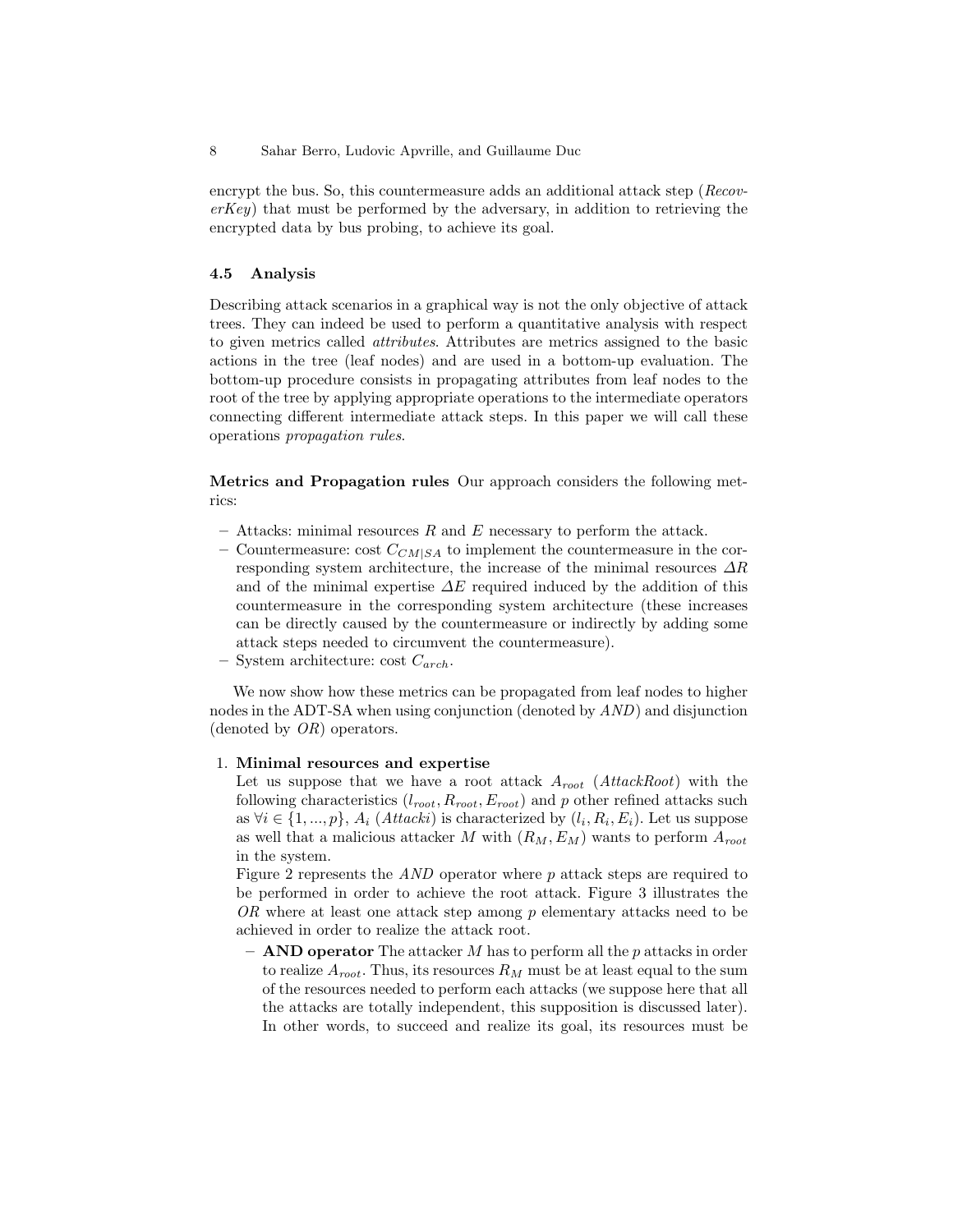

Fig. 2. AND operator



greater or equal to  $\sum_{i=1}^{p} R_i$ . Regarding the expertise, to mount  $A_{root}$ , the level of expertise of the attacker must be greater or equal to the maximum level of expertise required by the different attack steps:  $\max_{i=1}^{p} E_i$ . Therefore,  $R_{root} = \sum_{i=1}^{p} R_i$  and  $E_{root} = \max_{i=1}^{p} E_i$ .

**OR** operator To achieve  $A_{root}$ , the attacker M, characterized by  $(R_M, E_M)$ , has to perform at least one of the p attacks.

If  $\forall i \in \{1, ..., p\}, R_i > R_M$  or  $E_i > E_M$ , the attacker M will not be able to achieve  $A_{root}$ . Otherwise, among the attacks it has a sufficient level of expertise to perform  $(Q = \{i | E_i \le E_M\})$ , it will choose the one which requires the minimum resources  $(A_k \text{ such as } \forall i \in Q, R_k \leq R_i)$ . In this case,  $R_{root} = R_k$  and  $E_{root} = E_k$ .

We note that in this situation, the propagation rule depends on the attacker.

## 2. Countermeasures and the increase of the minimal resources and level of expertise

A countermeasure makes an attack more difficult to be mounted due to the fact that it introduces either new attack steps (which indirectly increase the resources and expertise needed to perform the attack thanks to the propagation rules defined previously) or directly increase the resources and expertise of the original attack.

Let us consider Figure 4. For the sake of simplicity, we will use an arbitrary attack-defense tree with 2 leaf attacks connected with an OR to illustrate the evaluation of the impact of countermeasures. Note that the OR operator that connects  $A_1$  and  $A_2$  could be replaced by an  $AND$  operator, provided that we then use the corresponding propagation rules.

In this illustration, to achieve  $A_{root}$ , an attacker needs to perform either  $A_1$ or  $A_2$ . The red segment between a countermeasure CM and an attack A, means that A is introduced by  $CM$ . The arc between  $CM_3$  and  $CM_4$  means that they are both needed to counter  $A_2$  (they could have been represented by only one countermeasure that includes both).  $A_1$  is prevented by  $CM_1$  or  $CM<sub>2</sub>$ . We will study how these two combinations of countermeasures (OR and AND) impact the attack.

In this paper, we will suppose that all the countermeasures added to the system are independent.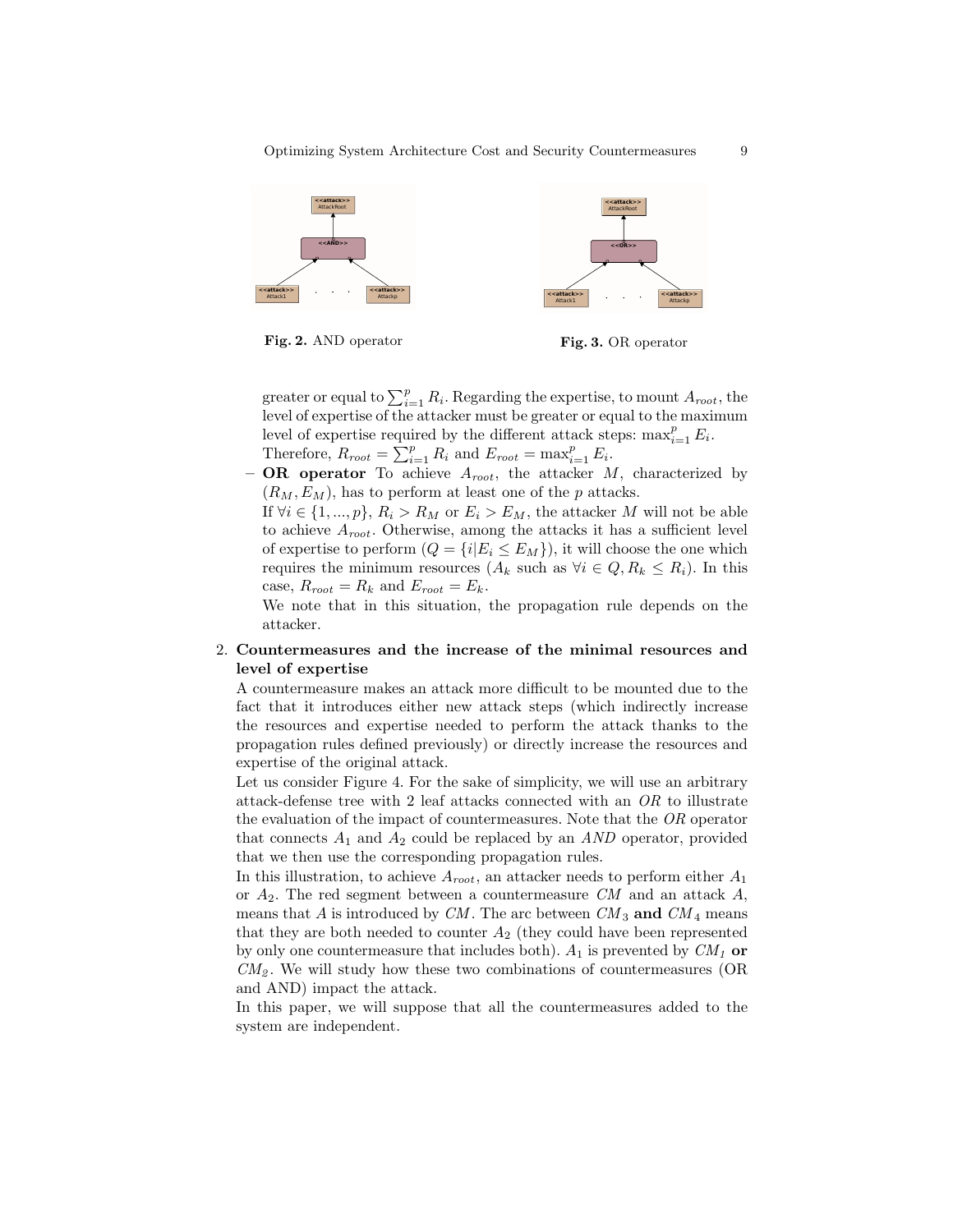

Fig. 4. Example of the impact of countermeasures

– OR operator Let us suppose that the attacker chooses to perform  $A_1$  to achieve  $A_{root}$  and that the countermeasure  $CM_1$  (respectively  $CM<sub>2</sub>$ ) adds an additional attack step  $A<sub>CM<sub>1</sub></sub>$  (respectively  $A<sub>CM<sub>2</sub></sub>$ ). Figure 5 shows the developed tree with these two new attack steps (we did not represent  $A_2$  countermeasures on the graph to make the tree less complicated).

Since  $A_1$  is prevented by  $CM_1$  or by  $CM_2$ , to reach its goal, the attacker M has to bypass both countermeasures by performing the two new attacks  $A_{CM_1}$  and  $A_{CM_2}$ . Thus, to perform  $A_{root}$ , M must perform  $A_1$ ,  $A_{CM_1}$  and  $A_{CM_2}$ , instead of just  $A_1$ .

Therefore, according to the propagation rules defined above,  $R_{root}$  =  $R_1 + R_{CM_1} + R_{CM_2}$  and  $E_{root} = \max(E_1, E_{CM_1}, E_{CM_2}).$ 

 $-$  AND operator Let us now suppose that the attacker  $M$  chooses to perform  $A_2$  to achieve  $A_{root}$  and that the countermeasure  $CM_3$  (respectively  $CM_4$ ) adds an additional attack step  $A_{CM_3}$  (respectively  $A_{CM_4}$ ). Figure 6 shows the developed tree with these two new attack steps (we did not represent  $A_1$  countermeasures on the graph to make the tree less complicated).

 $A_2$  is prevented by  $CM_3$  and  $CM_4$  (both of them are required). Therefore, the attacker M has to bypass at least one of these countermeasures to reach its goal and achieve  $A_{root}$ . To do so, it must perform either  $A_{CM_3}$  or  $A_{CM_4}$ . As described before when the adversary can choose, among the attacks it has the level of expertise required, it will choose the one which requires the less amount of resource.

3. System architecture System architecture is a description of the design of this system. It represents a plan of the interrelations between its existing or future components and subsystems. Initially this representation is general. As we go deeper into details, it can be refined to more concrete description. To prevent attacks, security experts use countermeasures. Hence, the cost of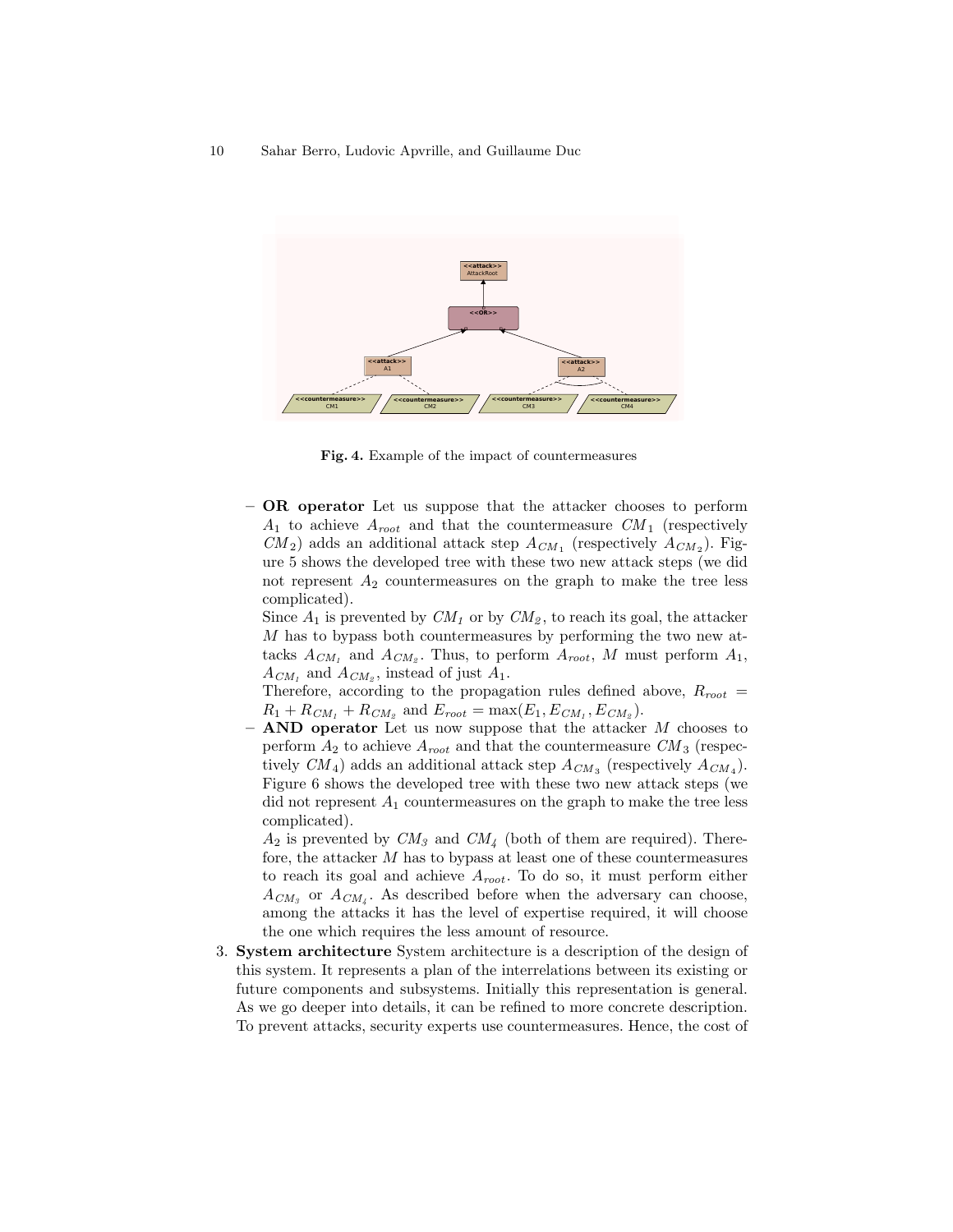

Fig. 5. Example of an OR operator applied on countermeasures

the whole system architecture  $C_{arch}$  is equal to the sum of the cost of all its components  $C_{TotalComp}$  and the cost of all its countermeasures  $C_{Total_{CM} |SA}$ :

$$
C_{arch} = C_{Total_{Comp}} + C_{Total_{CM}|SA}
$$
\n(1)

However, using countermeasures may have some secondary effects: it may introduce new attacks and increase the cost of the platform. Moreover, system engineer usually fix a budget that should be respected while constructing the system. Furthermore, designing a system require adjustments between performance, security/safety and cost. Thus, we need to find the set of countermeasures such that (i) equation 1 respects the pre-defined budget and (ii) leads to the minimal probability of success for a given attack. We will describe this problematic with the following optimization problem.

### 4.6 The optimization problem

**Definition 7** Let  $S$  be the set of the possible countermeasures used in the system and let  $\mathcal{P}(\mathbf{S})$  be the powerset of S.

**Definition 8** We define the function  $C_{arch}$  :  $\mathcal{P}(S) \rightarrow \mathbb{R}^+$  as  $C_{arch}(x) =$  $C_{Total_{Comp_{x}}} + C_{Total_{x}|SA}$ , where:

- $C_{Total_{Comp_x}}$  represents the cost of all the components of the system. That cost depends on the countermeasures that are implemented  $(x)$ , since a countermeasure may need specific hardware components, e.g a powerful processor, an hardware cryptographic accelerator, etc.
- $C_{Total_x|SA}$  represents the cost of all the countermeasures used in system architecture SA.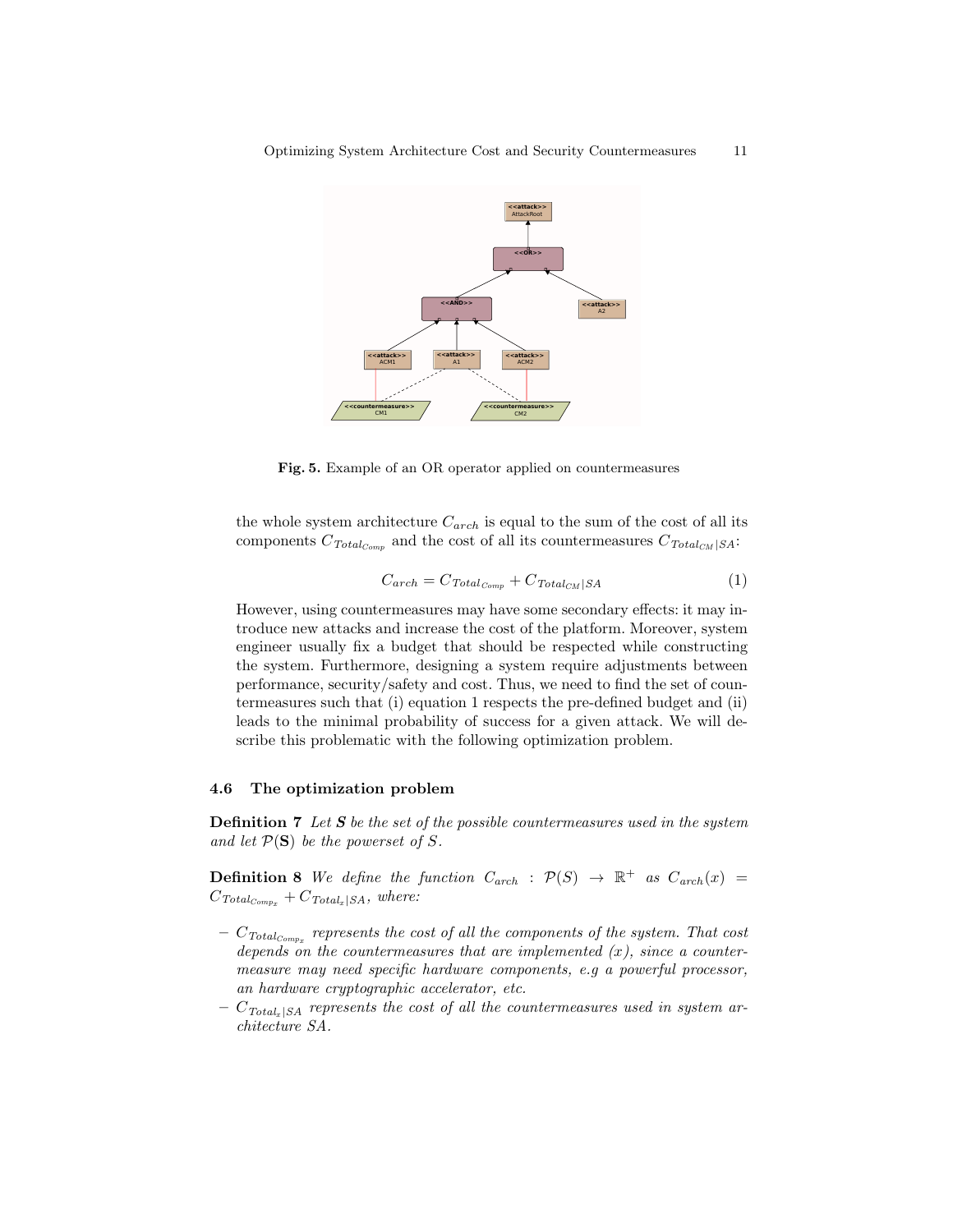

Fig. 6. Example of an AND operator applied on countermeasures

This function represents the total cost of the system depending on the implemented countermeasures (possibly none).

**Definition 9** We define the function  $P : \mathcal{P}(S) \to [0,1]$  as  $P(x) = \mathcal{P}_{A_{root}|x}/\mathcal{M}$ i.e. the probability of success of the root attack given a population of malicious attackers M and the countermeasures x implemented on the system.

The problem is to find the set of countermeasures x that minimizes  $P(x)$ with the constraint  $C_{arch}(x) \leq B$ , where B is the pre-defined budget fixed by the system engineers. This formalizes the trade-off that the system architect has to perform between the cost of the architecture and the probability of success of an attack. A solution of this optimization problem can be found by manually or automatically exploring all the possible sets of countermeasures or by more advanced optimization algorithms.

If the system is targeted by several root attacks, the definition of  $P$  can be refined by including the probability of success of the different root attacks weighted by their impact (for instance in terms of financial losses).

# 5 Discussions

## 5.1 Independent attack steps

As explained before, some attacks require several steps to be achieve. In other words, to perform a root or an intermediate attack A, an adversary may need to mount other q elementary attacks  $A_1, ..., A_q$ . For now, we have supposed that these elementary attacks are independent which means for instance that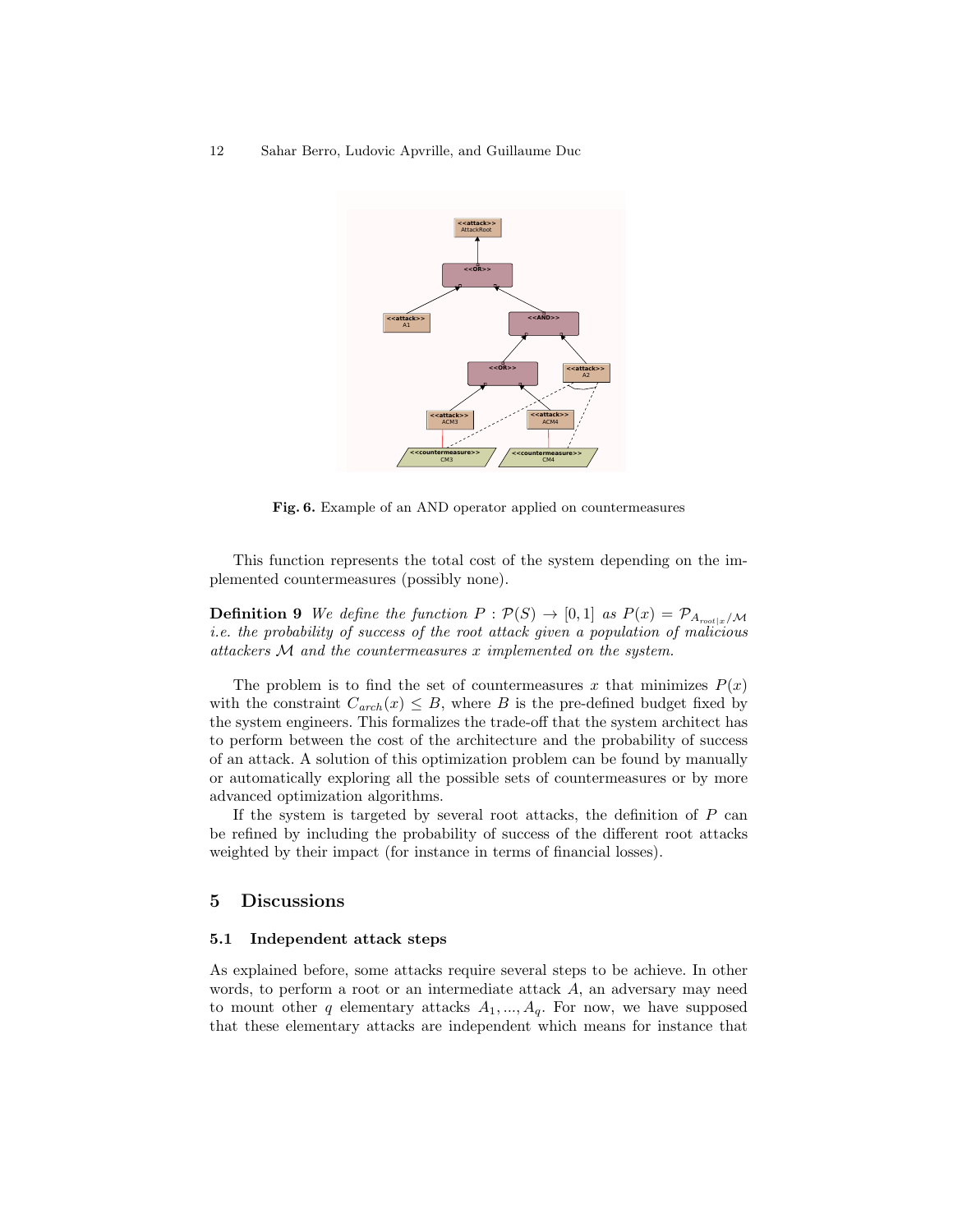the resources needed to perform all the elementary attacks are the sum of the resources needed by each elementary attack.

However, two elementary attacks  $A_1$  and  $A_2$  can both require the same expensive piece of equipment (for instance an oscilloscope). In this case, the resources needed to perform the two attacks is not the sum (we do not require two oscilloscopes, one is sufficient). However, when two attacks are not independent, we have chosen to represent them as three independent attacks that all have to be performed to succeed, one  $(A<sub>c</sub>)$  that contains the shared resources (for instance the oscilloscope) and the two other  $(A'_1 \text{ and } A'_2)$  that embeds the resources specific for  $A_1$  and  $A_2$ .

### 5.2 SEQUENCE vs AND

Sometimes, when several steps are required to perform an attack, these steps may need to be performed in a specific order. For this case, it could be interesting to define a SEQUENCE operator, in addition to the AND operator. However, the propagation rules of these two operators will be the same in our case.

#### 5.3 A 2-uple attacker vs a 3-uple one

Instead of describing an attacker by its resources  $R_M$  and its level of expertise  $E_M$ , we could have decomposed its resources into two parts: its financial resources  $F_M$  (which condition the hardware equipment it has access to) and the time window  $T_M$  it has to perform its attack. However,  $T_M$  and  $R_M$  are not always independent, for instance, an attacker may use money to buy extra equipment and save time.

Thus, we chose to represent time and financial resources in one parameter R (that includes the potential trade-off between financial resources and time) and define the attacker as a 2-uple  $(R, E)$ . For the same reasons, an attack is defined as a 3-uple  $(l, R, E)$  and not a 4-uple  $(l, T, F, E)$ .

#### 6 Case study

Let us consider the same system  $S$  that we have already described in Figure 1 but with a more detailed ADT-SA.

Figure 7 represents an ADT-SA for an embedded system with a processor, an external RAM (not embedded inside the processor), a bus between the processor and the RAM. A small operating system and an application that performs cryptographic operations (such as encryption), using a secret key, runs on this system.

The attacker M wants to retrieve the confidential data manipulated by the system (in our case, the secret key manipulated by the application). The root attack  $A_{root}$  is  $GetConfidentialData$ . To perform this attack, the attacker M can either perform  $A_{bus}$  a bus probing attack that targets the component Bus,  $A_{SCA}$  a side-channel attack against the *Processor* during the manipulation of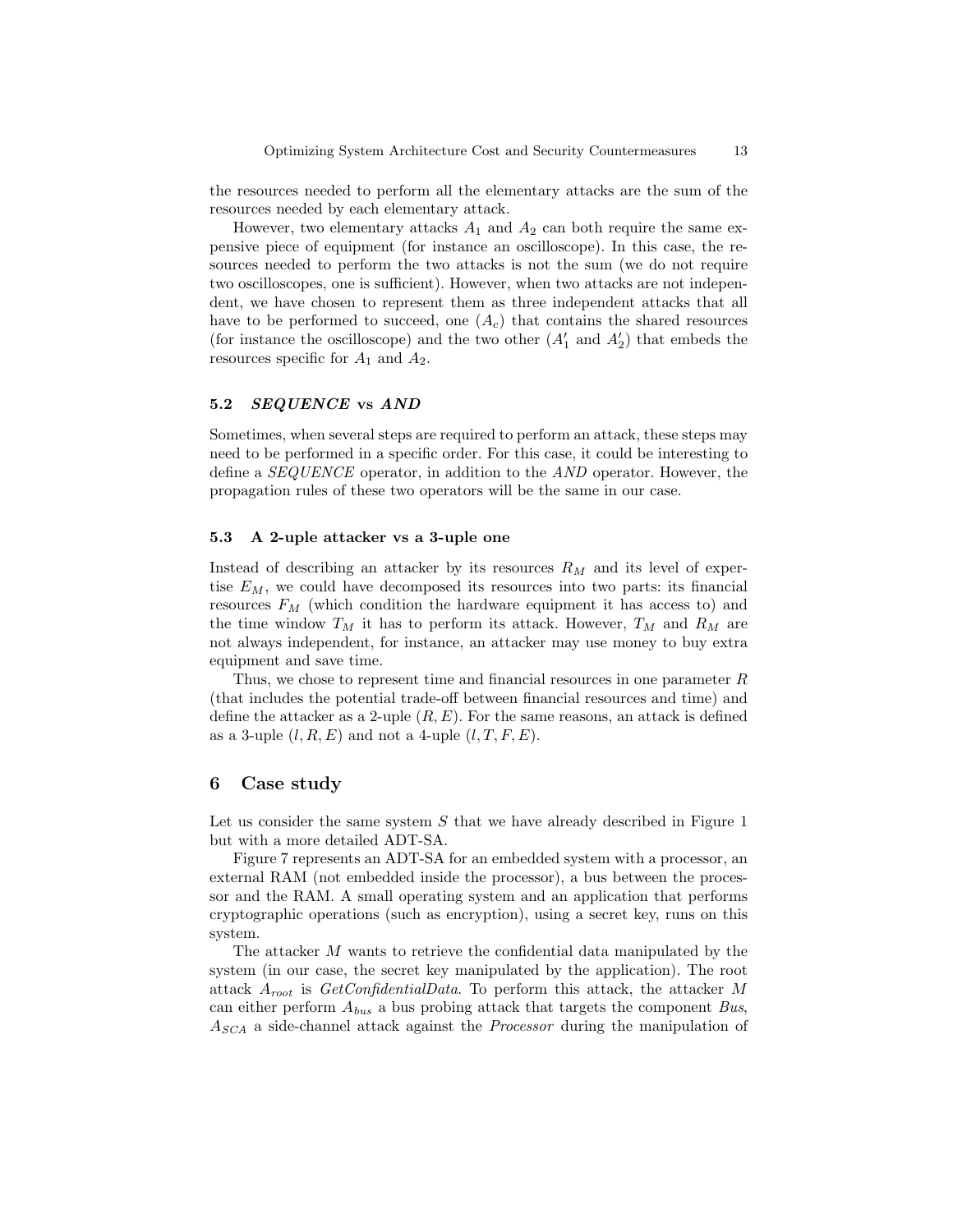

Fig. 7. Example of a more detailed ADT-SA for the system S

the secret key or  $A_{OS}$  a buffer overflow on the *Operating system* in order to take control of it and read confidential data directly from the memory.

We suppose that the required level of expertise to success an attack is represented by three values: beginner, intermediate, expert. We also arbitrarily fix the parameters of the three attacks:

- $R_{A_{bus}} = 40, E_{A_{bus}} = intermediate$
- $-R_{A_{SCA}} = 50, E_{A_{SCA}} = intermediate$
- $-R_{A_{OS}} = 90, E_{A_{OS}} = beginner$

Three countermeasures are described on the ADT-SA:

– EncryptDataToBeSentOnTheBus (CM  $_{enc}$ ) which consists in using a Trusted Execution Enviroment TEE that automatically encrypts data that are sent on the bus to the memory. The cost of data encryption on the bus is 1000 and the cost of TEE component is 2000. Thus, the cost of this countermeasure is  $C_{enc} = 1000+2000 = 3000$ . CM <sub>enc</sub> adds a new attack step  $N_{CM_{enc}} = \{A_{key}\}.$ This new attack step (RecoverKey in the ADT-SA) consists in recovering the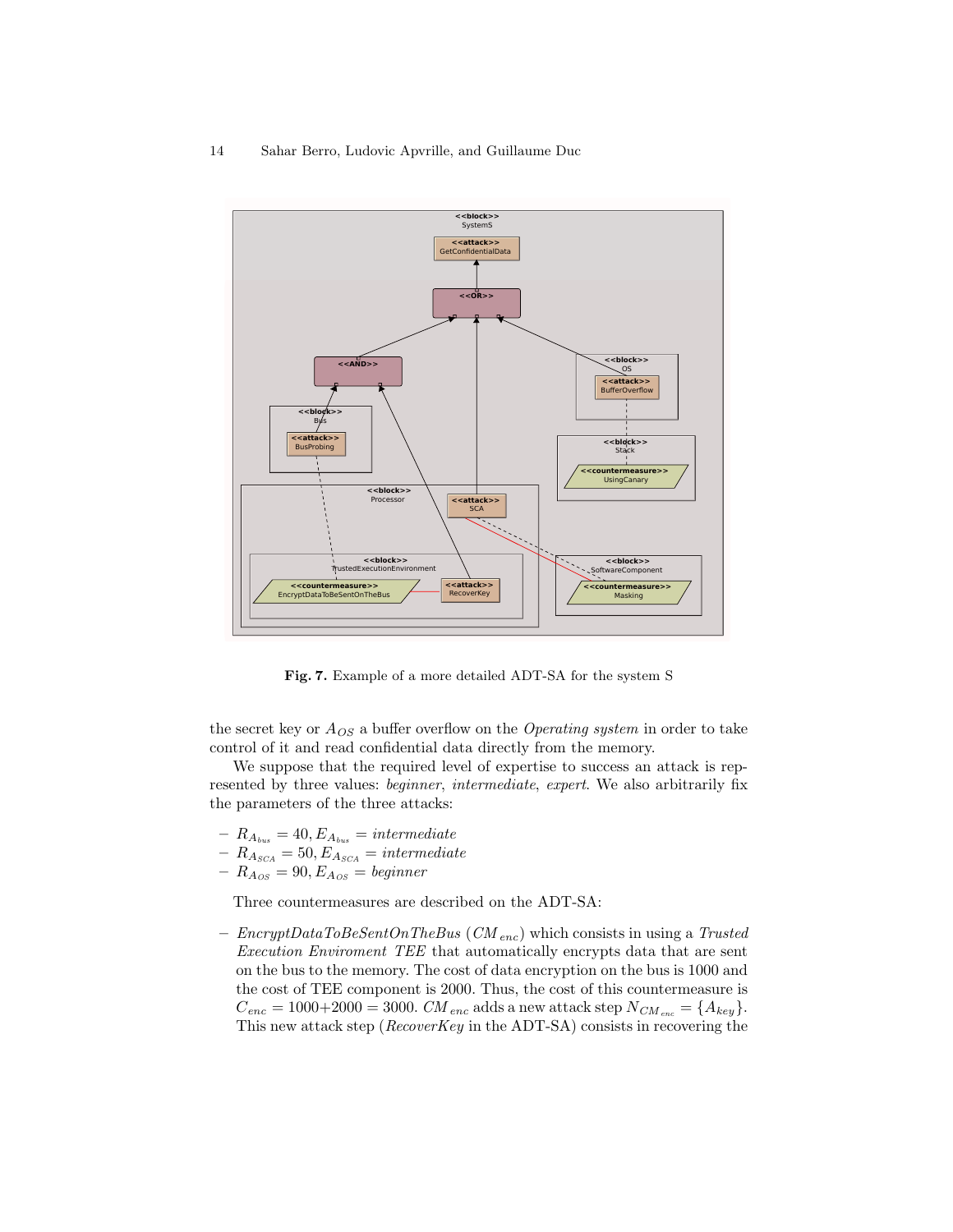key used to encrypt the bus in order to decrypt data intercepted on the bus. For this new step:  $R_{A_{key}} = 70, E_{A_{key}} = expert.$ 

- Masking  $(CM_{msk})$  which protects against first order side-channel attacks. The cost of the countermeasure is  $C_{msk} = 5000$  and it increases the difficulty of the attack  $A_{SCA}$  by requiring a second-order attack instead of a first-order one, so  $I_{CM_{msk}} = \{(A_{SCA}, 70, expert)\}.$
- UsingCanary (CM  $_{OS}$ ) which consists in using canary values to prevent buffer overflows on the stack from modifying the return address of functions. The cost is  $C_{cnry}$  = 200 and it increases the difficulty of  $A_{OS}$  so  $I_{CM_{cnry}}$  =  $\{(A_{OS}, 80, expert)\}.$

Hence, when using  $CM_{\text{enc}}$ , the minimal resources required to perform  $A_{bus}$ are  $R_{A_{bus}} + R_{A_{kev}} = 40 + 70 = 110$  and the minimal expertise required for  $A_{bus}$  is  $\max(E_{A_{bus}}, E_{A_{key}}) = \max(intermediate, expert) = expert$  (the adversary has to perform  $A_{bus}$  and  $_{key}$ ).  $CM_{msk}$  and  $CM_{cnry}$  do not introduce new attack steps, but they increase the minimal resources and expertise need to achieve  $A_{SCA}$ and  $A_{OS}$ . Table 1 shows the new minimal resources and expertise required to perform  $A_{SCA}$  and  $A_{OS}$ :

| Attack Minimal resources |                 | Minimal expertise                             |  |  |
|--------------------------|-----------------|-----------------------------------------------|--|--|
| $A_{SCA}$                | $50 + 70 = 120$ | $ \text{max}(intermediate, expert) = expert $ |  |  |
| $A_{OS}$                 | $90 + 80 = 170$ | $max(beginner, expert) = expert$              |  |  |

Table 1. Minimal resources and expertise required with the countermeasures

If we suppose that the 3 countermeasures  $CM_{enc}$ ,  $CM_{msk}$  and  $CM_{cnry}$  are implemented, we can use the propagation rules of the OR operator to find that in order to achieve  $A_{root}$ , an attacker should be *expert* and its resources should be greater or equal to 110.

Let us consider the population  $\mathcal M$  of 5 attackers presented in table 2.

|         | Attacker Resources | Expertise    |
|---------|--------------------|--------------|
| $M_1$   | 130                | expert       |
| $M_2$   | 180                | intermediate |
| $M_3$   | 60                 | expert       |
| $M_{4}$ | 40                 | expert       |
| $M_5$   | 70                 | beq inner    |

Table 2. Resources and expertise of each attacker in the population

We supposed that the system architect has fixed a budget of 14000 to build it. We supposed also that  $C_{Total_{Comp}} = 6000$  (cost of the basic components of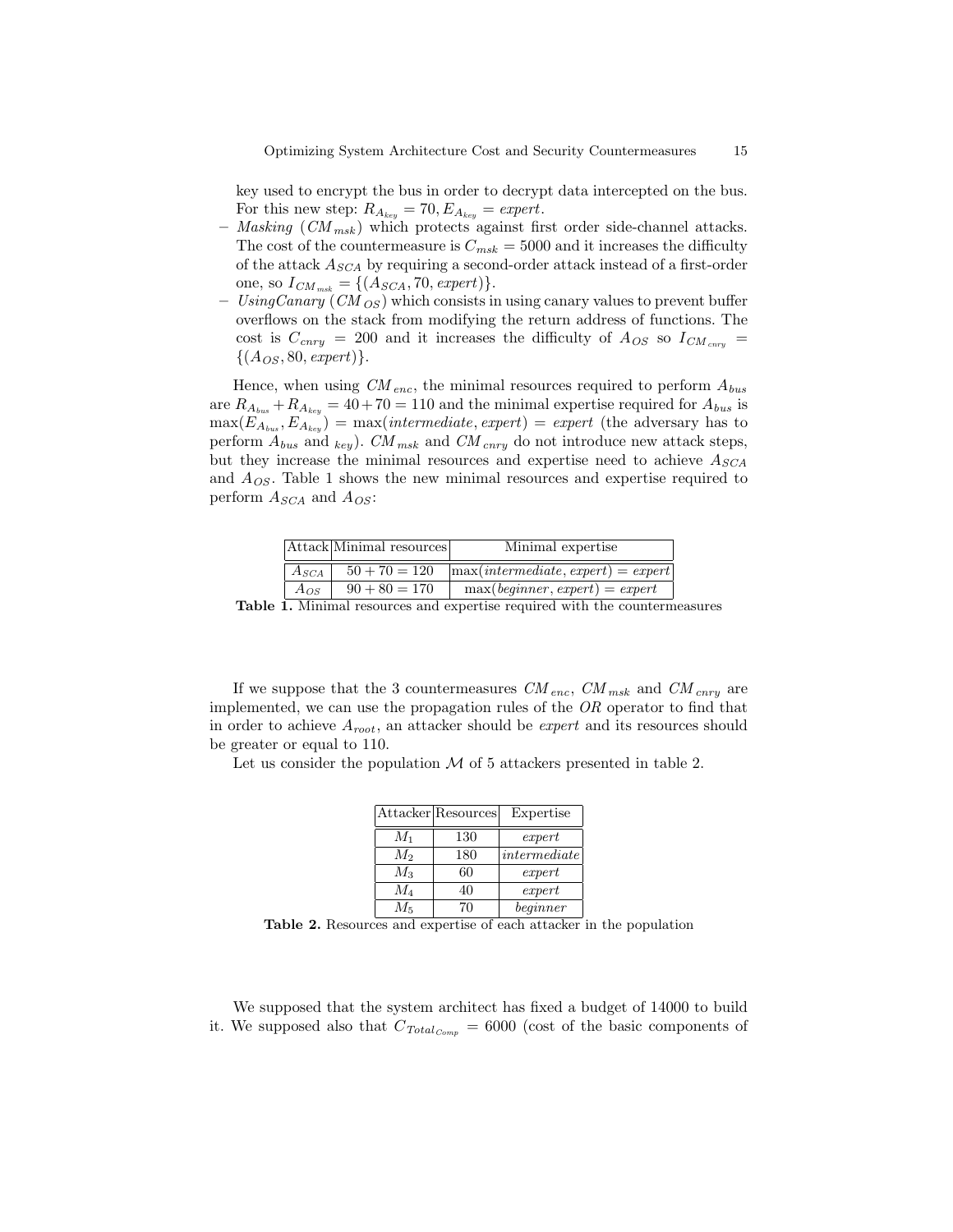the system without the security equipements: OS, processor, stacks, bus, RAM). Thus, there are  $14000 - 6000 = 8000$  for security investment i.e. use a TEE and implement  $CM_{\mathit{enc}}$ ,  $CM_{\mathit{msk}}$  and  $CM_{\mathit{cnry}}$ . However,  $C_{\mathit{Total_{CM}}|\mathit{SA}} = 5000 + 3000 +$  $200 = 8200$ . Therefore, it could not deploy all of the countermeasures and it has to choose the set of countermeasures x that minimizes  $P(x)$  for M and respect the constraint  $C_{arch}(x) \leq 14000$ .

If it chooses to implement  $CM_{enc}$  only, then the minimal resources and expertise needed to achieve  $A_{SCA}$  and  $A_{OS}$  will not increase. Thus, attackers with resources  $\geq 50$  and expertise  $\geq$  *intermediate* will perform  $A_{SCA}$  and those whose resources  $\geq 90$  and expertise  $\geq$  *beginner* will perform  $A_{OS}$  (OR operator). Hence, only attackers  $M1$ ,  $M2$  and  $M3$  will successfully perform  $A_{root}$ , thus  $P({CM_{enc}}) = 3/5 = 0.6$  and  $C_{arch}(x) = 6000 + 3000 \le 14000$ .

| Countermeasures                      | Successful attackers $ C_{Total_{CM} SA} $ |            |       | $C_{arch}$ Prob. of success |
|--------------------------------------|--------------------------------------------|------------|-------|-----------------------------|
| $\{CM_{enc}\}\$                      | ${M_1, M_2, M_3}$                          | 3000       | 9000  | $3/5 = 0.6$                 |
| $\{CM_{msk}\}\$                      | ${M_1, M_2, M_3, M_4}$                     | 5000       | 11000 | $4/5 = 0.8$                 |
| $\{CM_{\text{cnry}}\}\$              | ${M_1, M_2, M_3, M_4}$                     | <b>200</b> | 6200  | $4/5 = 0.8$                 |
| $\{CM_{enc}, CM_{msk}\}\$            | $\{M_1, M_2\}$                             | 8000       | 14000 | $2/5 = 0.4$                 |
| $\{CM_{enc}, CM_{cnrv}\}\$           | ${M_1, M_2, M_3}$                          | 3200       | 9200  | $3/5 = 0.6$                 |
| $\{CM_{msk}, CM_{cnry}\}\$           | ${M_1, M_2, M_3, M_4}$                     | 5200       | 11200 | $4/5 = 0.8$                 |
| $\{CM_{enc}, CM_{msk}, CM_{cnry}\}\$ | ${M_1}$                                    | 8200       | 14200 | $1/5 = 0.2$                 |

We can perform the same analysis for each set of countermeasures. Results are showed in table 3 below.

Table 3. Costs and probability of success for each set of countermeasures

Hence, the set of countermeasure that solves our minimization problem is  $x = \{CM_{enc}, CM_{msk}\}\$  since  $C_{arch}(x) = 14000$  and  $P(x)$  is the minimal among the other values.

This example shows, on a small system, how our methodology can be used to find a good trade-off between the cost of an architecture and its security.

## 7 Conclusion

In this paper, we have presented a mechanism to help a system architect choose the right trade-off between the level of security of a system (that can be increased by adding countermeasures) and the total cost of the system. We improve attack-defense trees to describe the different attacks scenarios and how the countermeasures affect both the attack and the required hardware or software components. From the characterization of the elementary attack steps (in terms of resources and level of expertise required to successfully perform the attack), we use propagation rules to characterize root attacks. Given a population of malicious adversary, this leads to compute a probability of success of a root attack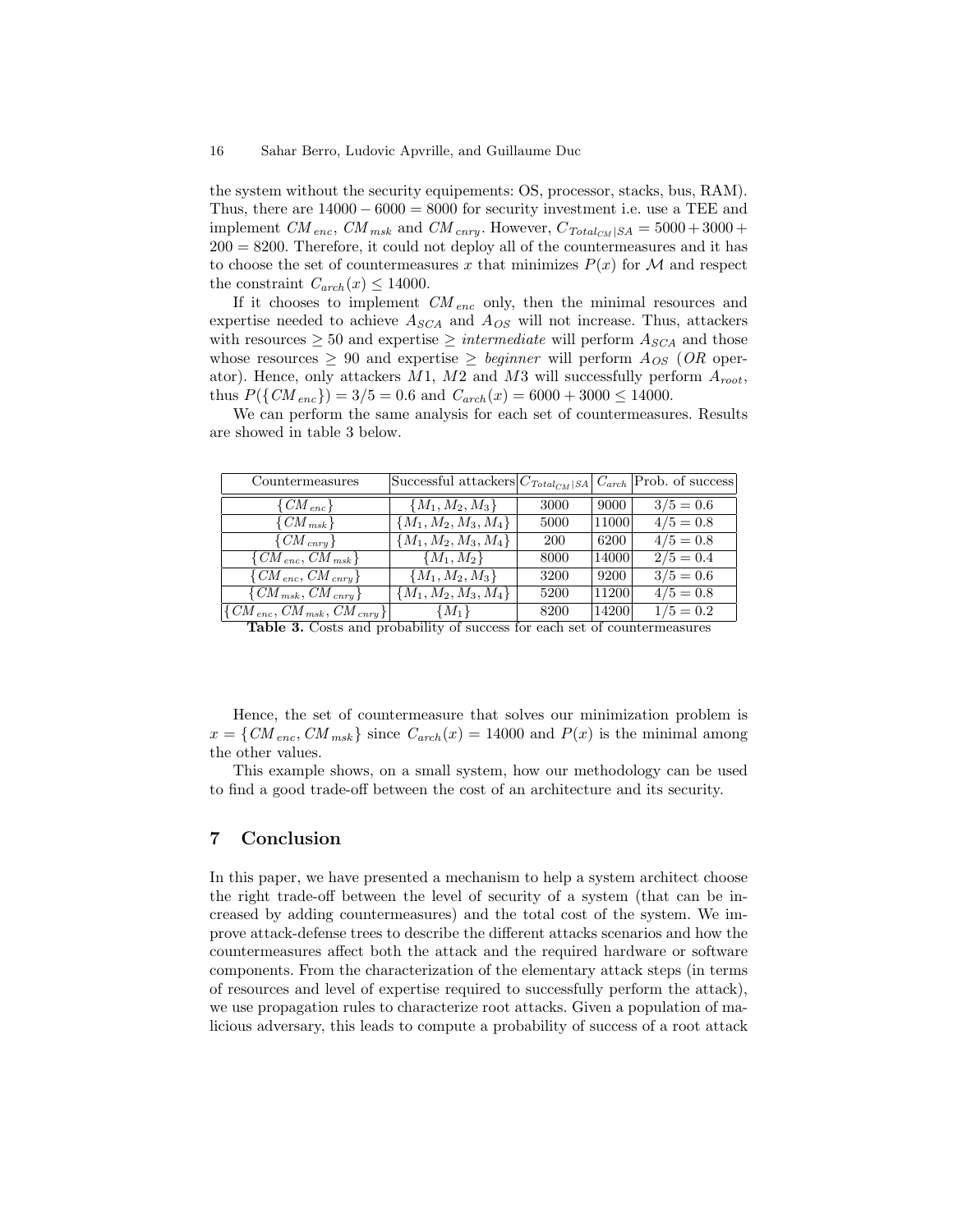depending on the countermeasures that are implemented. From this point, the trade-off between security and cost can be expressed as an optimization problem (minimizing the probability of success of the adversary) with a constraint on the cost of the system.

We are currently working in two directions.

## 7.1 Automation

First, we are implementing our methodology in TTool [3] in order to help the system architect detail and refine attack-defense trees and make the trade-off between the cost of the architecture and the probability of success of the attacks. This is realized by automatically exploring the set of available countermeasures and computing the probability of success of attacks and architecture cost in the different configurations.

## 7.2 Attack-Defense Trees and Fault Trees

The next step is to take care of the safety aspect. A countermeasure increases the security of a system but it may degrade its safety by introducing new components that can fail. In addition, classical safety improvement techniques may degrade the security of the system by creating new attack scenarios. So there is a link between attack-defense trees and fault trees. We are working to formalize this link in order to allow the system architect to not only make a trade-off between security and cost but also take into account the safety.

## 8 Acknowledgments

This work is supported by the research chair Connected Cars and Cyber Security (C3S) [6] founded by Nokia, Renault, Thales, Valeo, Wavestone, Fondation Mines-Télécom and Télécom Paris.

## References

- 1. A deep flaw in your car lets hackers shut down safety features, https://www.wired.com/story/car-hack-shut-down-safety-features/
- 2. Sysml-sec, http://sysml-sec.telecom-paristech.fr/
- 3. TTool, https://ttool.telecom-paristech.fr/
- 4. OMG Systems Modeling Language (OMG SysMLTM), V1.0. Tech. rep., Object Management Group (Sep 2007), http://www.omg.org/spec/SysML/1.0/PDF
- 5. A survey on the usability and practical applications of graphical security models. Comput. Sci. Rev. 26(C), 1– 16 (Nov 2017). https://doi.org/10.1016/j.cosrev.2017.09.001, https://doi.org/10.1016/j.cosrev.2017.09.001
- 6. Research chair Connected Cars and Cyber Security (C3S). https://www.telecomparistech.fr/c3s (2019)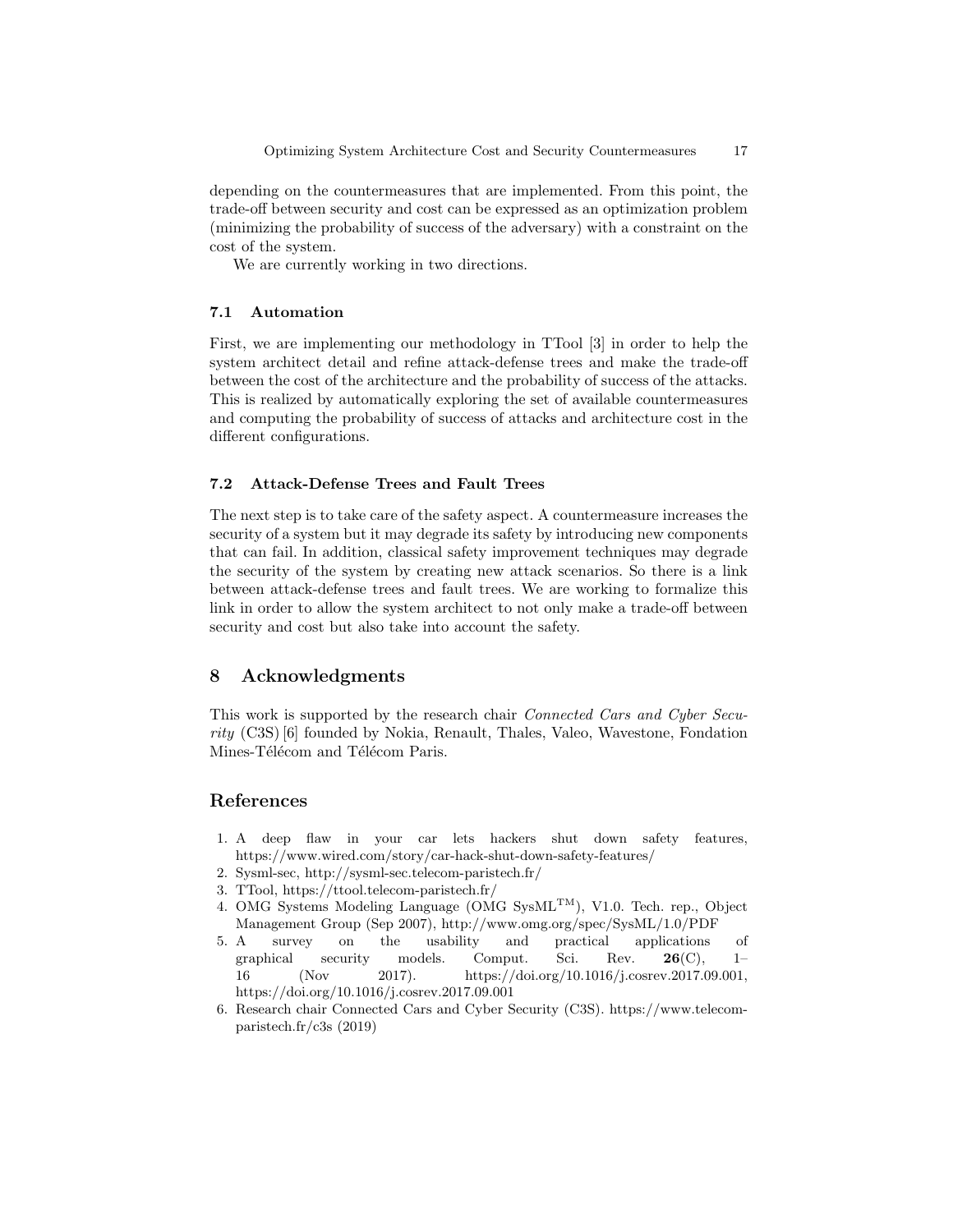- 18 Sahar Berro, Ludovic Apvrille, and Guillaume Duc
- 7. Audinot, M., Pinchinat, S.: On the soundness of attack trees. vol. 9987, pp. 25–38 (06 2016). https://doi.org/10.1007/978-3-319-46263-9 2
- 8. Bistarelli, S., Dall'Aglio, M., Peretti, P.: Strategic games on defense trees. In: Formal Aspects in Security and Trust (2006)
- 9. Edge, K., Dalton, G., Raines, R., Mills, R.: Using attack and protection trees to analyze threats and defenses to homeland security. pp.  $1 - 7$  (11 2006). https://doi.org/10.1109/MILCOM.2006.302512
- 10. Fraile, M., Ford, M., Gadyatskaya, O., Kumar, R., Stoelinga, M., Trujillo-Rasua, R.: Using attack-defense trees to analyze threats and countermeasures in an atm: A case study. vol. 267 (11 2016). https://doi.org/10.1007/978-3-319-48393-1 24
- 11. Garro, A., Tundis, A.: A model-based method for system reliability analysis. vol. 44 (03 2012)
- 12. Ji, X., Yu, H., Fan, G., Fu, W.: Attack-defense trees based cyber security analysis for cpss. In: 2016 17th IEEE/ACIS International Conference on Software Engineering, Artificial Intelligence, Networking and Parallel/Distributed Computing (SNPD). pp. 693–698 (May 2016). https://doi.org/10.1109/SNPD.2016.7515980
- 13. Jürgenson, A., Willemson, J.: Computing exact outcomes of multi-parameter attack trees. In: OTM Conferences (2008)
- 14. Jürgenson, A., Willemson, J.: Serial model for attack tree computations. In: Proceedings of the 12th International Conference on Information Security and Cryptology. pp. 118–128. ICISC'09, Springer-Verlag, Berlin, Heidelberg (2010), http://dl.acm.org/citation.cfm?id=1883749.1883762
- 15. Kordy, B., Kordy, P., Mauw, S., Schweitzer, P.: Adtool: Security analysis with attack–defense trees. In: Joshi, K., Siegle, M., Stoelinga, M., D'Argenio, P.R. (eds.) Quantitative Evaluation of Systems. pp. 173–176. Springer Berlin Heidelberg, Berlin, Heidelberg (2013)
- 16. Kordy, B., Mauw, S., Radomirovic, S., Schweitzer, P.: Foundations of attackdefense trees. In: Formal Aspects in Security and Trust (2010)
- 17. Kordy, B., Piètre-cambacédès, L., Schweitzer, P.: Dag-based attack and defense modeling: Don't miss the forest for the attack trees. CoRR p. 2013
- 18. Kordy, B., Widel, W.: On Quantitative Analysis of Attack–Defense Trees with Repeated Labels, pp. 325–346 (04 2018). https://doi.org/10.1007/978-3-319-89722- 6 14
- 19. van Lamsweerde, A.: Elaborating security requirements by construction of intentional anti-models. In: Proceedings of the 26th International Conference on Software Engineering. pp. 148–157. ICSE '04, IEEE Computer Society, Washington, DC, USA (2004), http://dl.acm.org/citation.cfm?id=998675.999421
- 20. Mauw, S., Oostdijk, M.: Foundations of attack trees. In: Proceedings of the 8th International Conference on Information Security and Cryptology. pp. 186–198. ICISC'05, Springer-Verlag, Berlin, Heidelberg (2006). https://doi.org/10.1007/11734727 17, http://dx.doi.org/10.1007/11734727 17
- 21. Saini, V., Duan, Q., Paruchuri, V.: Threat modeling using attack trees. J. Comput. Sci. Coll. 23(4), 124–131 (Apr 2008), http://dl.acm.org/citation.cfm?id=1352079.1352100
- 22. Schneier, B.: Secrets & Lies: Digital Security in a Networked World. John Wiley & Sons, Inc., New York, NY, USA, 1st edn. (2000)
- 23. Steiner, M., Liggesmeyer, P.: Qualitative and quantitative analysis of cfts taking security causes into account. In: Koornneef, F., van Gulijk, C. (eds.) Computer Safety, Reliability, and Security. pp. 109–120. Springer International Publishing, Cham (2015)